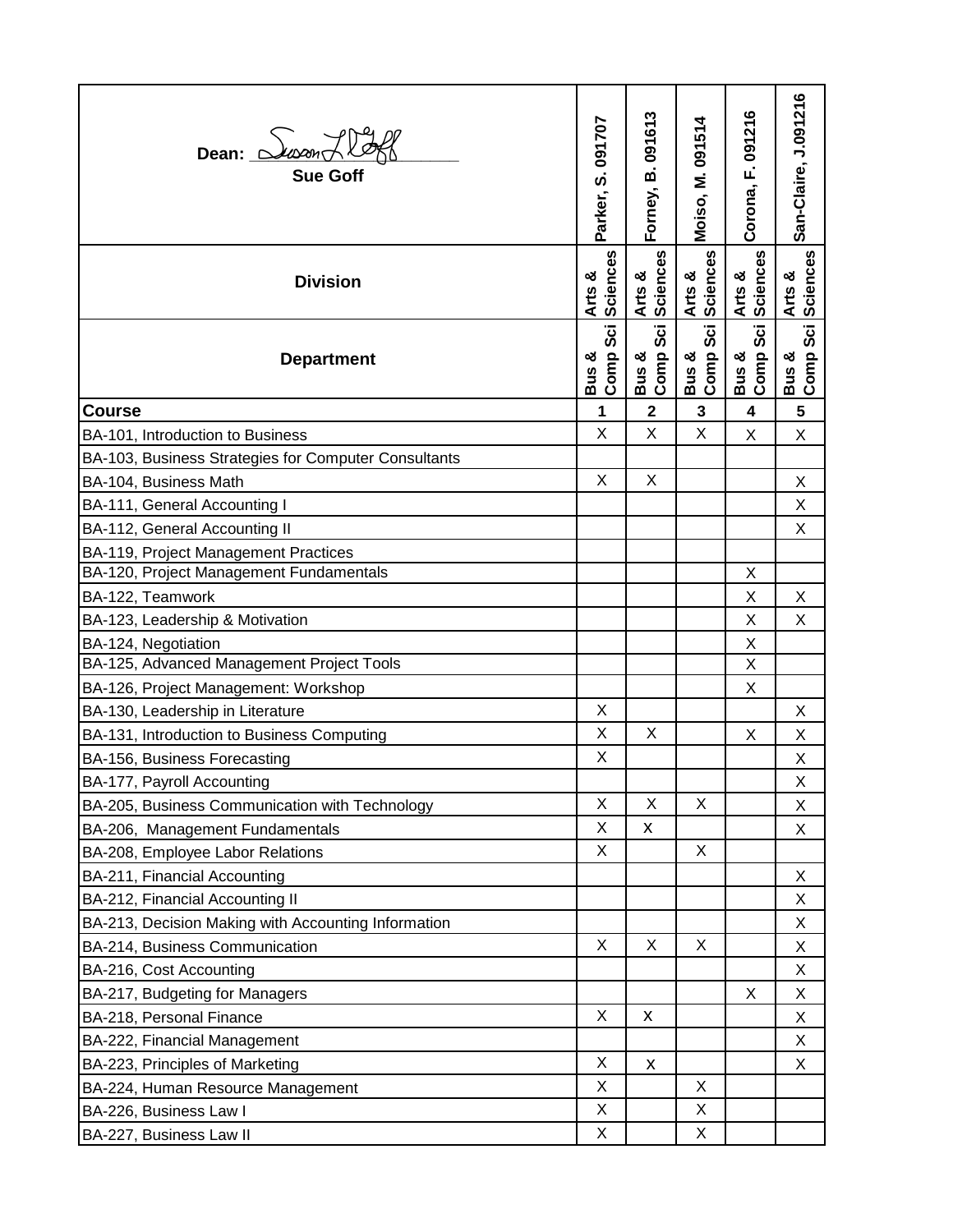| BA-228, Computerized Accounting              |         |                    |   |   | X |
|----------------------------------------------|---------|--------------------|---|---|---|
| BA-229, Employment Law                       | X       |                    | X |   |   |
| BA-238, Sales                                | X       | X                  |   |   | X |
| BA-239, Advertising                          | X       | X                  |   |   | X |
| BA-240, Introduction to Financial Management |         |                    |   |   | X |
| BA-249, Retailing                            | X       | X                  |   |   | X |
| BA-250, Small Business Management            | X       |                    | X |   | X |
| BA-251, Supervisory Management               | X       | $\pmb{\mathsf{X}}$ |   |   | X |
| BA-254, Basic Compensation & Benefits        | X       |                    | X |   |   |
| BA-255, Government and Nonprofit Accounting  |         |                    |   |   | X |
| BA-256, Income Tax Accounting                |         |                    |   |   | X |
| BA-261, Consumer Behavior                    | $\sf X$ | X                  |   |   | X |
| BA-268, Applied Project Demonstration        |         |                    |   | X |   |
| BA-280, Business/CWE                         | $\sf X$ | X                  | X |   | X |
| BA-285, Human Relations in Business          | X       |                    | X |   | X |
| BT-110, Income Tax Preparation               |         |                    |   |   | X |
| BT-120, Personal Keyboarding                 | X       | X                  |   |   | X |
| BT-121, Data Entry                           | X       | X                  |   |   | X |
| BT-122, Keyboarding Skillbuilding            | X       | X                  |   |   |   |
| BT-124, Business Editing I                   |         | X                  |   |   | X |
| BT-125, Business Editing II                  |         | X                  |   |   | X |
| BT-160, Word I                               | X       | X                  |   |   | X |
| BT-161, Word II                              | X       | X                  |   |   | X |
| BT-172, Introduction to Microsoft Outlook    | X       | X                  |   |   |   |
| BT-176, Excel                                | X       | X                  |   | X | X |
| BT-177, Microsoft Project                    |         | X                  |   | X | X |
| BT-216, Office Procedures                    |         | X                  |   |   | X |
| BT-262, Integrated Projects                  |         | X                  |   |   |   |
| BT-271, Advanced Business Projects           |         | X                  |   |   |   |
|                                              |         |                    |   |   |   |